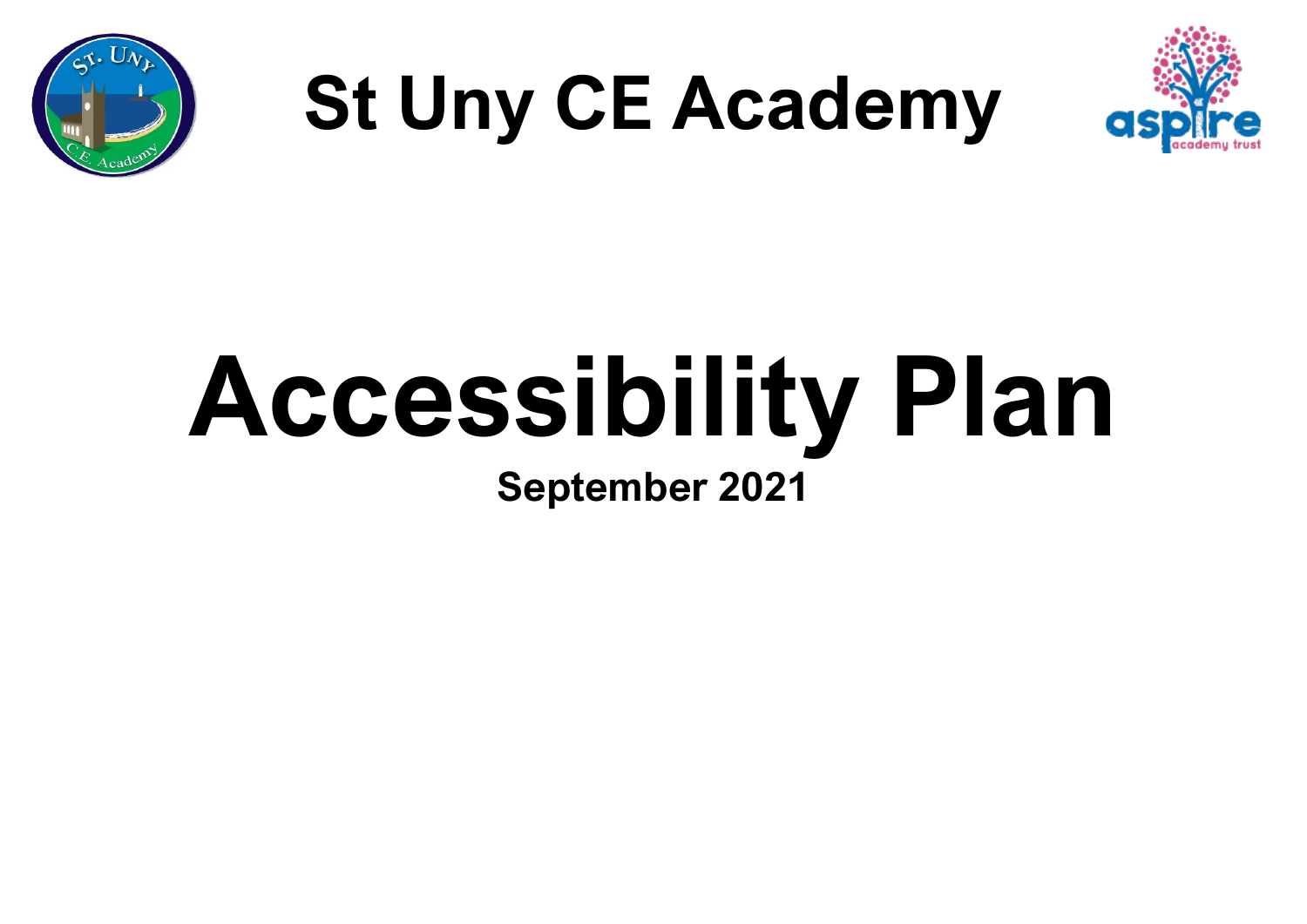#### **Contents**

Statement of Intent 1. Planning duty 1: Curriculum 2. Planning duty 2: Physical environment 3. Planning duty 3: Information

#### **Statement of Intent**

#### **Purpose of the Plan:**

The purpose of the plan is to show how St Uny CE Academy intends, over time, to increase the accessibility of our school. We will continue to improve all aspects of the physical environment of the school site, the curriculum and written information so that all students with a disability can take full advantage of the education and associated opportunities provided by St Uny CE Academy.

#### **Definition:**

A person has a disability if he or she has a physical or mental impairment that has a substantial and long-term adverse effect on his or her ability to carry out normal day-to-day activities.

#### **Key Objective:**

Key Objective To reduce and eliminate barriers for access to the curriculum and to allow full participation in the school community for pupils, and prospective pupils, with a disability.

#### **Aims:**

• Increase the extent to which pupils with disabilities can participate in the school curriculum.

• Improve the environment of the school to increase the extent to which pupils with disabilities can take advantage of education, benefits, facilities and associated services provided.

• Improve the availability of accessible information, which is readily available to other pupils, to pupils with disabilities.

The above aims will be delivered within a reasonable timeframe, and in ways which are determined after considering the pupil's disabilities and the views of the parents/carers and pupil. In the preparation of an accessibility strategy, the LA must have regard to the need to allocate adequate resources in the implementation of the strategy.

The Hub Council also recognises its responsibilities towards employees with disabilities and will:

- Monitor recruitment procedures to ensure that persons with disabilities are provided with equal opportunities.
- Provide appropriate support and provision for employees with disabilities to ensure that they can carry out their work effectively without barriers.
- Undertake reasonable adjustments to enable staff to access the workplace.

The plan will be resourced, implemented, reviewed and revised regularly in consultation with:

• The parents/carers of pupils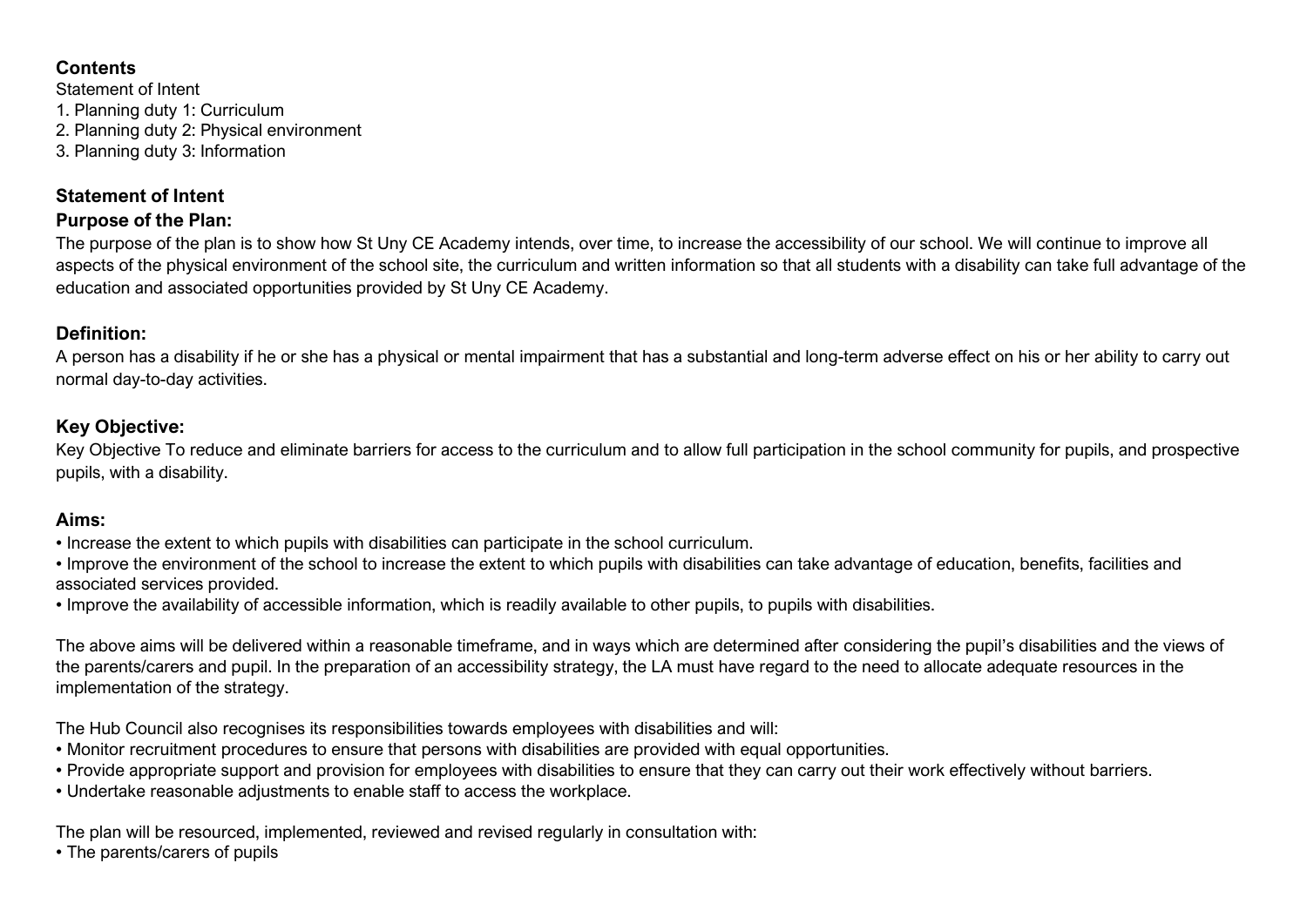- The Head of School and other relevant members of staff
- Hub Councillors
- External Partners.

This plan is reviewed annually to consider the changing needs of the schools and its pupils.

Signed by:

Mr R Hoskins (Head of School / Acting SENDCO) Date: September 2021

Mrs Lee Strickland (Hub Councillor) Date: September 2021

Next Review Date: September 2022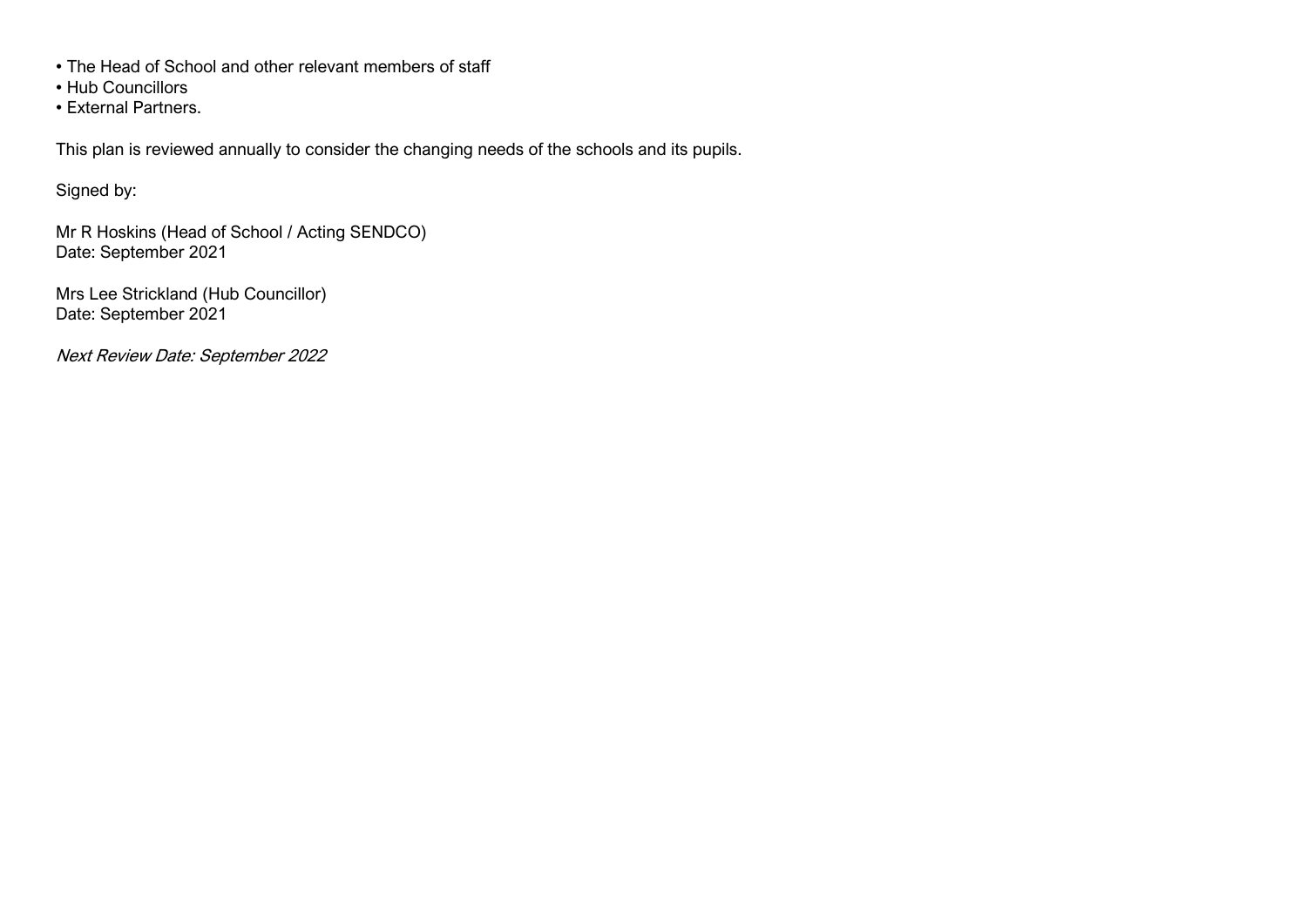## **Planning Duty 1: Curriculum**

An audit of the extent to which pupils with disabilities can access the curriculum on an equal basis with their peers should be carried out. Short, medium and long-term action should then be identified to address specific gaps and improve access. All procedures will be carried out in a reasonable time and after considering pupils' disabilities and the preferences of the pupils themselves or their parents / carers.

|                    | <b>Issue</b>                                                                                                                                | <b>What</b>                                                                                                                                                                                                                                      | <b>Who</b>                                    | When           | <b>Outcome Criteria</b>                                                                                | <b>Review</b>                                          |
|--------------------|---------------------------------------------------------------------------------------------------------------------------------------------|--------------------------------------------------------------------------------------------------------------------------------------------------------------------------------------------------------------------------------------------------|-----------------------------------------------|----------------|--------------------------------------------------------------------------------------------------------|--------------------------------------------------------|
| <b>Short Term</b>  | School needs to<br>determine if relevant<br>staff have skills,<br>knowledge and<br>understanding to<br>support with pupils<br>complex DSEN. | Audit SEND provision and<br>provide training to staff<br>members.                                                                                                                                                                                | Head of school/<br>External<br>advisors/SENCO | Spring 2022    | Staff members have<br>the skills to support<br>children with SEND                                      | Summer 2022                                            |
| <b>Medium Term</b> | Pupils with complex<br><b>SEND cannot access</b><br>mainstream provision.                                                                   | Provide alternative<br>timetabling, provision and<br>resources. Review school<br>staffing to respond to need.                                                                                                                                    | Head of School /<br><b>SENCO</b>              | Summer 2022    | Pupils with SEND can<br>access some<br>mainstream provision.                                           | Summer 2022 & On-<br>going after class<br>transitions. |
|                    | Extra-curricular activity<br>opportunities are not<br>wholly accessibly for<br>individuals with some<br>complex SEND.                       | The needs of future pupils<br>and current pupils whose<br>circumstances change will<br>be reviewed as staff learn of<br>impairments.<br>Changes to allow for the<br>greatest level of<br>participation will be made as<br>the review recommends. | Head of school/<br>External<br>advisors/SENCO | By Summer 2022 | Planning of school<br>trips & extra-<br>curricular activities<br>take into account<br>pupils with SEND | Summer 2022                                            |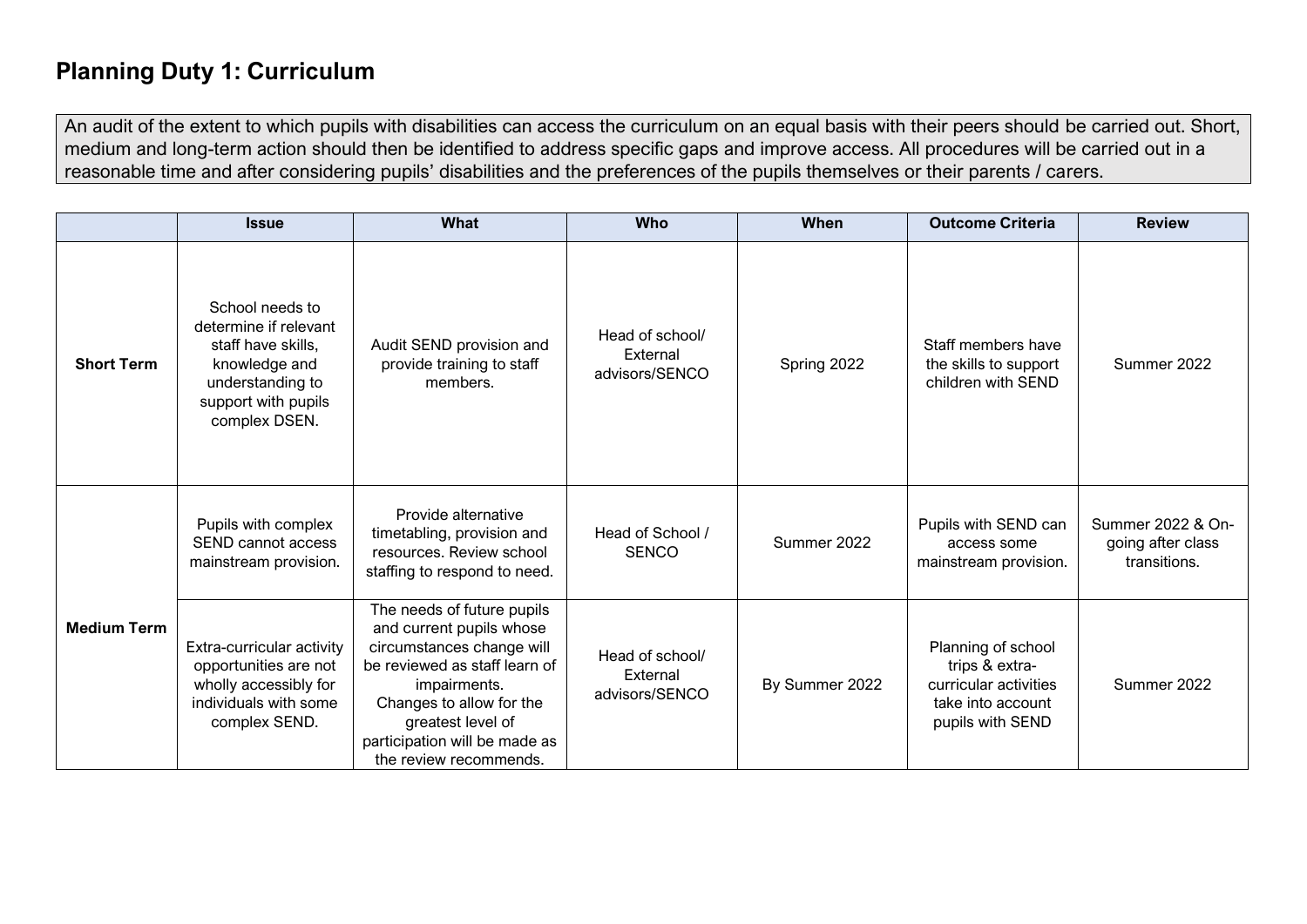## **Planning Duty 2: Physical Environment**

An audit of the extent to which pupils with disabilities can access the physical environment on an equal basis with their peers should be carried out. Short, medium and long-term action should then be identified to address specific gaps and improve access. All procedures will be carried out in a reasonable time and after considering pupils' disabilities and the preferences of the pupils themselves or their parents / carers.

|                   | <b>Issue</b>                                                                                                           | <b>What</b>                                                                                                                           | <b>Who</b>                                 | <b>When</b>    | <b>Outcome Criteria</b>                                                                                                                                   | <b>Review</b>                 |
|-------------------|------------------------------------------------------------------------------------------------------------------------|---------------------------------------------------------------------------------------------------------------------------------------|--------------------------------------------|----------------|-----------------------------------------------------------------------------------------------------------------------------------------------------------|-------------------------------|
| <b>Short Term</b> | <b>Review Personal</b><br><b>Emergency Evacuation</b><br>Plans for pupils with<br>physical difficulties                | Identify all exit routes for<br>pupils with physical<br>difficulties, including<br>changes in route due to<br>Covid-19 POD structure. | SENDCO/<br>Teachers/Teaching<br>Assistants | September 2021 | Targeted pupils and<br>all adults in school are<br>fully aware of<br>emergency exit<br>strategies and routes<br>for pupils with<br>physical difficulties. | September 2021                |
|                   | Access from KS1<br>classrooms doors is<br>inhibited by a step.                                                         | Consider portable ramp to<br>ensure access through<br>these doors.                                                                    | <b>ASPIRE Estates / Site</b><br>Manager    | September 2021 | Access to KS1 is<br>improved.                                                                                                                             | September 2021 &<br>On-going. |
|                   | Corridors should be of<br>sufficient width and<br>free of hazards if they<br>are to be used by<br>visually or mobility | Maintain all lobbies and<br>corridors with a clear width<br>and no obstructions.                                                      | All staff and pupils                       | September 2021 | Guaranteed<br>accessibility<br>throughout the<br>building.                                                                                                | September 2021 &<br>On-going. |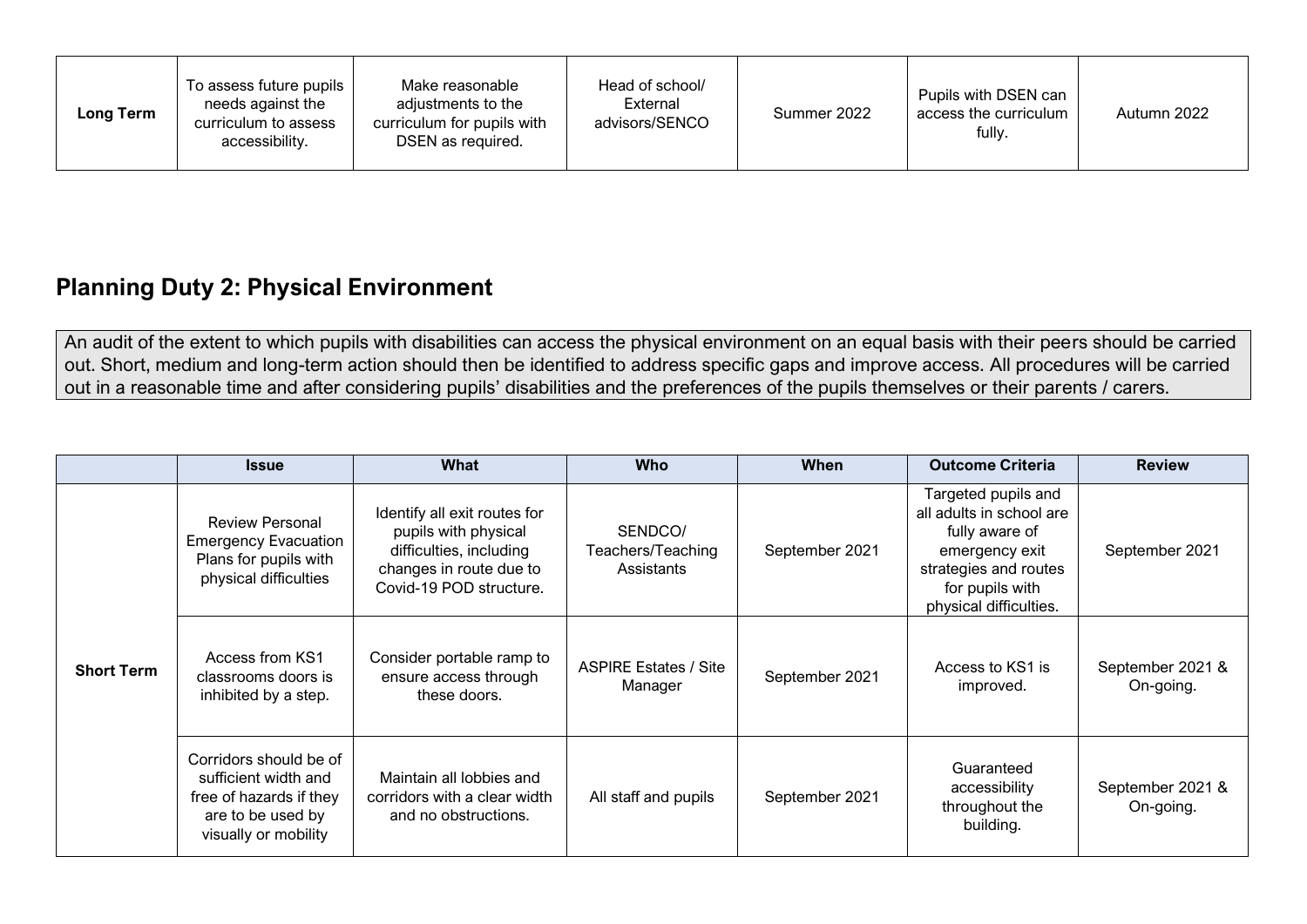|                    | impaired pupils or<br>staff.                                                                                      |                                                                                                                                                                                           |                                                                                         |                                                     |                                                                                                                                               |                |
|--------------------|-------------------------------------------------------------------------------------------------------------------|-------------------------------------------------------------------------------------------------------------------------------------------------------------------------------------------|-----------------------------------------------------------------------------------------|-----------------------------------------------------|-----------------------------------------------------------------------------------------------------------------------------------------------|----------------|
| <b>Medium Term</b> | Pupils require higher<br>level provision in order<br>to meet their sensory<br>needs both indoors<br>and outdoors. | To develop a sensory room /<br>area to provide this<br>provision for specific pupils.<br>To develop a secure all-<br>weather outdoor space for<br>pupils who sensory needs to<br>access.  | SENCO / Head of<br>School                                                               | September 2021                                      | Sensory room will be<br>in place to regulate<br>sensory needs.<br>Outdoor learning<br>space will be in place<br>to regulate sensory<br>needs. | January 2022   |
|                    | New pupils with a<br>disability.                                                                                  | <b>Review Emergency Action</b><br>Plans and create Personal<br><b>Evacuation Plans.</b>                                                                                                   | SENCO / Head of<br>School / Class<br>Teacher                                            | As soon as<br>practicable after<br>starting school. | Personal action plan<br>in place for identified<br>pupils & staff.                                                                            | Autumn 2021    |
|                    | New pupils or staff with<br>a visual impairment.                                                                  | Doors to significant facilities<br>should be marked with<br>Braille signs.                                                                                                                | <b>Aspire Estates</b><br>Department School<br>Site Manager                              | As soon as<br>practicable after<br>starting school. | All significant areas<br>with the school are<br>signposted with<br>Braille.                                                                   | Autumn 2021    |
|                    | New wheelchair-using<br>pupils or staff join the<br>school.                                                       | Circulation in classrooms<br>should be monitored.<br>Suitable routes should be<br>created in the dining area.<br>Switches to be changed if<br>necessary to suit an<br>individual's needs. | <b>Aspire Estates</b><br>Department Health &<br>Safety Advisor<br><b>Inclusion Team</b> | As soon as<br>practicable after<br>starting school. | Any wheelchair using<br>pupils or staff will<br>have full access to the<br>physical environment.                                              | Autumn 2021    |
| <b>Long Term</b>   | Persons with hearing<br>loss are not warned of<br>fire by alarms                                                  | Consider replacement of fire<br>warning systems.                                                                                                                                          | Head of School / Site<br>Manager                                                        | Summer<br>2021                                      | Visual and audible<br>alarm systems are<br>present.                                                                                           | Autumn<br>2022 |